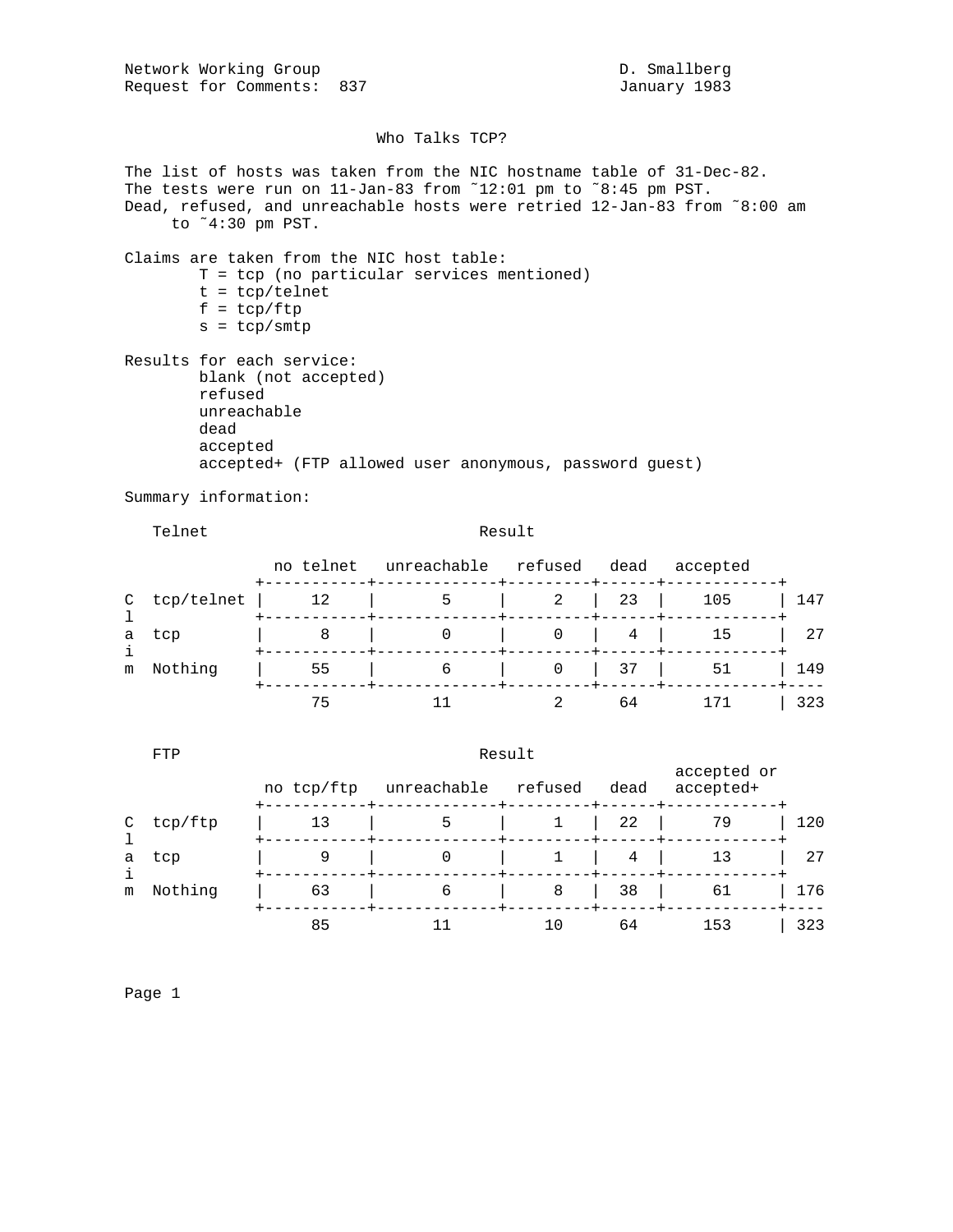SMTP Result

|   |            |    | no tcp/smtp unreachable refused |    | dead                                | accepted |     |
|---|------------|----|---------------------------------|----|-------------------------------------|----------|-----|
|   | C tcp/smtp |    |                                 |    | $\begin{array}{ccc} \end{array}$ 22 | 79       | 110 |
|   | a tcp      | 10 |                                 |    | 4                                   |          | 27  |
| m | Nothing    | 74 | b                               | 13 | $\vert$ 38                          | 55       | 186 |
|   |            | 87 |                                 | 16 | 64                                  | 145      | 323 |

Results in alphabetical order:

| Name        | Address   | Claims    | Telnet        | FTP         | SMTP      |
|-------------|-----------|-----------|---------------|-------------|-----------|
| $---$       | -------   | ------    | $- - - - - -$ | $---$       | $- - - -$ |
| acc         | 10.2.0.54 | $---$     |               | dead        |           |
| ada-vax     | 10.0.0.52 | $---$     | accepted      | accepted    | accepted  |
| aerospace   | 10.2.0.65 | $T---$    | accepted      | accepted    | accepted  |
| afgl        | 10.1.0.66 | $- - - -$ | accepted      | accepted    |           |
| afsc-ad     | 10.0.0.53 | $T---$    | accepted      | accepted    |           |
| afsc-dev    | 10.2.0.53 | $- - - -$ | accepted      | accepted    |           |
| afsc-hq     | 10.0.0.67 | $---$     |               |             |           |
| afsc-sd     | 10.0.0.65 | $---$     |               |             |           |
| afwl        | 10.0.0.48 | $---$     | accepted      | accepted    |           |
| aids-unix   | 10.3.0.56 | $---$     |               | unreachable |           |
| alta-coma   | 3.1.0.50  | $T---$    |               |             |           |
| ames-tss    | 10.0.0.16 | $- - - -$ |               | dead        |           |
| ames-vmsb   | 10.3.0.16 | $- - - -$ |               |             |           |
| anl         | 10.0.0.55 | $- - - -$ |               |             |           |
| $an1 - mcs$ | 10.1.0.55 | $---$     | accepted      | accepted    | refused   |
| arpa-dms    | 10.0.0.28 | ----      |               |             |           |
| arpa-png11  | 10.3.0.28 | $---$     |               |             |           |
| bbn-admin   | 3.1.0.6   | $-tfs$    | accepted      | accepted    | accepted  |
| bbn-cd      | 3.3.0.9   | $-tfs$    | accepted      | accepted    | accepted  |
| bbn-clxx    | 10.2.0.71 | $-tfs$    |               | dead        |           |
| bbn-inoc    | 10.2.0.82 | $- - - -$ |               |             |           |
| bbn-inoc    | 3.2.0.6   | $-tfs$    | accepted      | accepted    | accepted  |
| bbn-noc     | 3.1.0.14  | $-tfs$    | accepted      | accepted    | accepted  |
| bbn-noc2    | 10.6.0.82 | $-tfs$    | accepted      | accepted    | accepted  |
| bbn-nu      | 10.0.0.72 | $---S$    |               |             |           |
| bbn-rsm     | 10.4.0.82 | $-t$ $-$  | accepted      |             |           |
| bbn-tenexb  | 10.0.0.49 | $- t - -$ | accepted      | refused     | accepted  |
| bbn-tenexc  | 10.3.0.49 | $-t$ --   | accepted      | refused     | accepted  |
| bbn-unix    | 10.1.0.72 | $- - - -$ | accepted      | accepted    | accepted  |
| bbn-unix    | 3.1.0.4   | $-tfs$    | accepted      | accepted    | accepted  |
| bbn-vax     | 10.1.0.82 | $-tfs$    | accepted      | accepted    | accepted  |
| bbna        | 10.3.0.5  | $-tf-$    | accepted      | accepted    | accepted  |
| bbncca      | 3.0.0.2   | $-tfs$    | accepted      | accepted    | accepted  |
| bbnccb      | 3.1.0.2   | $-tfs$    | accepted      | accepted    | accepted  |
| bbnccc      | 3.2.0.2   | -tfs      | accepted      | accepted    | accepted  |
| bbnccd      | 3.3.0.2   | $-tfs$    | accepted      | accepted    | accepted  |
| bbnccf      | 3.0.0.4   | $-tfs$    | accepted      | accepted    | accepted  |
| bbncci      | 3.3.0.4   | $-tfs$    | accepted      | accepted    | accepted  |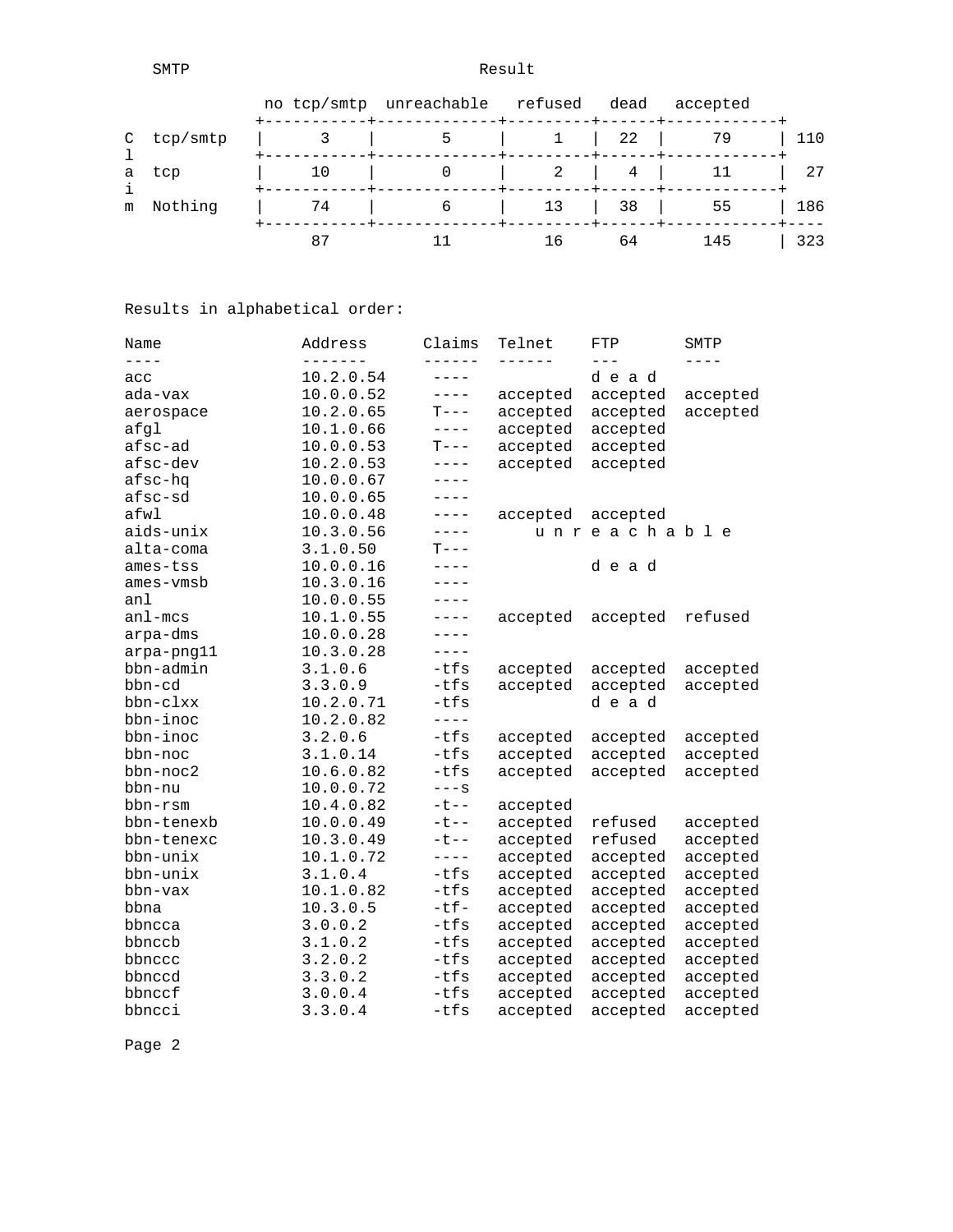| bbnf                        | 10.0.0.5             | $-tf-$      | accepted | accepted    | accepted |
|-----------------------------|----------------------|-------------|----------|-------------|----------|
| bbng                        | 10.1.0.5             | $-tf-$      | accepted | accepted    | accepted |
| bbnp                        | 10.2.0.72            | $-tfs$      | accepted | accepted    | accepted |
| bbnq                        | 3.2.0.7              | $-tfs$      | accepted | accepted    | accepted |
| bbns                        | 10.3.0.82            | -tfs        | accepted | accepted    | accepted |
| bbnt                        | 10.0.0.82            | $- - - -$   | accepted | accepted    | accepted |
| bbnt                        | 3.1.0.7              | $-tfs$      | accepted | accepted    | accepted |
| bbnt                        | 3.3.0.7              | $-tfs$      | accepted | accepted    | accepted |
| bbnw                        | 3.3.0.6              | $-tfs$      | accepted | accepted    | accepted |
| bbnx                        | 3.0.0.8              | $-tfs$      | accepted | accepted    | accepted |
| bbny                        | 3.2.0.8              | -tfs        | accepted | accepted    | accepted |
| bnl                         | 10.1.0.58            | $- - - -$   |          |             |          |
| bragg-stal                  | 10.1.0.38            | $-t$ $-$    |          | dead        |          |
| brl                         | 10.0.0.29            | $- - - -$   | accepted | accepted    | accepted |
| brl-bmd                     | 10.3.0.29            | $- - - - -$ | accepted | accepted    | accepted |
| cca-unix                    | 10.0.0.31            | $- - - - -$ |          | dead        |          |
| cca-vms                     | 10.1.0.31            | $T---$      |          | dead        |          |
| cctc                        | 10.0.0.20            | $-t$ --     |          |             |          |
| centacs-mmp                 | 10.0.0.60            | $---$       |          | dead        |          |
| centacs-tf                  | 10.3.0.60            | $---$       |          | dead        |          |
| cincpacflt-wm               | 10.1.0.36            | $- - - - -$ |          |             |          |
| $cit-20$                    | 10.0.0.54            | $T---$      | accepted | accepted    | accepted |
| $cit-750$                   | 192.5.7.3            | $-tfs$      |          | unreachable |          |
| cit-vax                     | 10.1.0.54            | $-tfs$      | accepted | accepted    | accepted |
| clarksburg-expak            | 8.0.0.4              | $---$       |          | unreachable |          |
| clarksburg-monitor 8.0.0.44 |                      | $- - - - -$ |          | unreachable |          |
| cmu                         | $128.2.254.255$ ---s |             |          | dead        |          |
| $cmu-cs-a$                  | 10.1.0.14            | $-t-s$      | accepted | accepted    | accepted |
| cmu-cs-b                    | 10.0.0.14            | $- - - - -$ |          |             |          |
| $cmu-cs-c$                  | 10.3.0.14            | $- - - -$   | accepted | accepted    | refused  |
| $cmu-cs-cad$                | 128.2.254.133 -tfs   |             | accepted | accepted    | accepted |
| cmu-cs-g                    | 128.2.254.132 -tfs   |             | accepted | accepted    | accepted |
| cmu-cs-gandalf              | 128.2.254.140 -tfs   |             | accepted | accepted    | accepted |
| cmu-cs-ius                  | 128.2.254.128 -tfs   |             | accepted | accepted    | accepted |
| $cmu-cs-j$                  | 128.2.254.144 -tfs   |             |          | dead        |          |
| $cmu-cs-k$                  | 128.2.254.136 -tfs   |             |          | dead        |          |
| $cmu-cs-ps$                 | $128.2.254.130$ ---- |             |          | dead        |          |
| $cmu-cs-pt$                 | 128.2.254.155 -tfs   |             | accepted | accepted    | accepted |
| cmu-cs-speech               | 128.2.254.145 -tfs   |             | accepted | accepted    | accepted |
| cmu-cs-spice                | 128.2.254.139 -tfs   |             | accepted | accepted    | accepted |
| cmu-cs-unh                  | 128.2.254.150 -tfs   |             | accepted | accepted    | accepted |
| cmu-cs-vlsi                 | 128.2.254.129 -tfs   |             | accepted | accepted    | accepted |
| $cmu-cs-zog$                | 128.2.254.131 -tfs   |             | accepted | accepted    | accepted |
| cmu-ri-fas                  | 128.2.254.138 -tfs   |             | accepted | accepted    | accepted |
| cmu-ri-isl                  | 128.2.254.143 -tfs   |             | accepted | accepted    | accepted |
| cmu-ri-isl2                 | 128.2.254.152 -tfs   |             | accepted | accepted    | accepted |
| cmu-ri-leg                  | 128.2.254.141 -tfs   |             |          | dead        |          |
| coins-gateway               | 10.1.0.57            | $- - - -$   |          |             |          |
| coins-tas                   | 10.0.0.36            |             |          |             |          |
| collins-gw                  | 10.1.0.46            | $T---$      |          |             |          |
| collins-pr                  | 10.0.0.46            | $T---$      |          |             |          |
| compion                     | 10.1.0.12            | $---$       | accepted | refused     | refused  |
| compion-vms                 | 10.0.0.12            | $---S$      | accepted | accepted    | accepted |
| cornell                     | 10.3.0.96            | $-tfs$      | accepted | accepted    | accepted |
| csnet-cic                   | 3.0.0.14             | $-tfs$      | accepted | accepted    | accepted |
|                             |                      |             |          |             |          |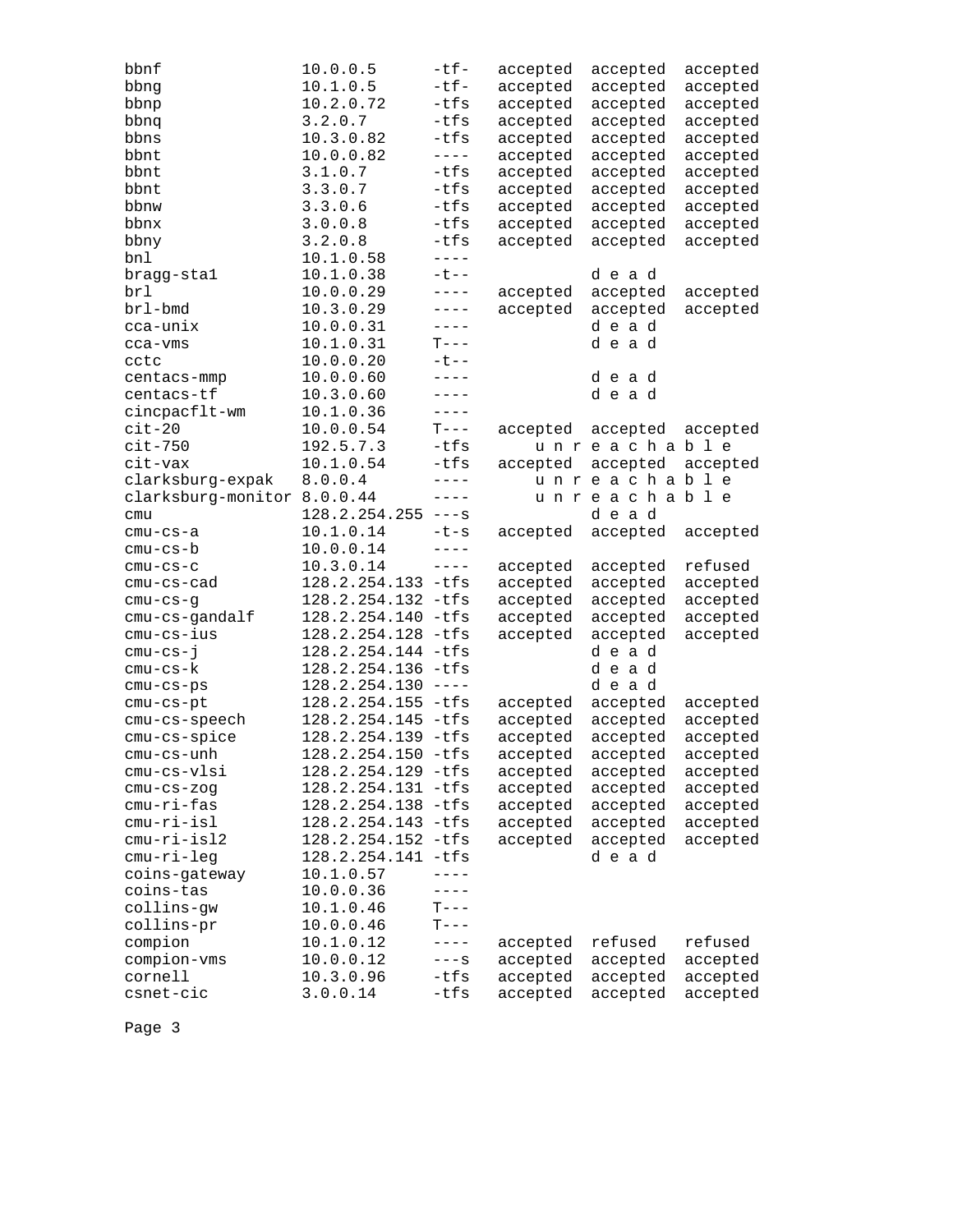| csnet-purdue      | 128.10.0.2 | -tfs             | accepted | accepted                   | accepted |
|-------------------|------------|------------------|----------|----------------------------|----------|
| csnet-sh          | 10.1.0.94  | $- - - -$        | accepted | accepted+ accepted         |          |
| csnet-sh          | 192.5.2.3  | $T---$           | accepted | accepted+ accepted         |          |
| dca-ems           | 10.4.0.20  | $- - - -$        | accepted | accepted                   | accepted |
| dcn1              | 128.4.0.1  | $-tfs$           | accepted | accepted+ accepted         |          |
| dcn2              | 128.4.0.2  | $-tfs$           |          | dead                       |          |
| dcn3              | 128.4.0.3  | $-tfs$           | accepted | accepted+ accepted         |          |
| dcn4              | 128.4.0.4  | $-tfs$           |          | dead                       |          |
| dcn5              | 128.4.0.5  | $-tfs$           | accepted | accepted+ accepted         |          |
| dcn6              | 128.4.0.6  | $-tfs$           | accepted | accepted+ accepted         |          |
| dcn7              | 128.4.0.7  | -tfs             |          | dead                       |          |
| dcn8              | 128.4.0.8  | $-tfs$           |          | dead                       |          |
| dcn9              | 128.4.0.9  | $-tfs$           |          | dead                       |          |
| $dec-2136$        | 10.0.0.79  | $T---$           |          | dead                       |          |
| dec-marlboro      | 10.1.0.79  | $T---$           | accepted | accepted                   | accepted |
| dfvlr1            | 128.7.0.1  | -tfs             |          | unreachable                |          |
| dfvlr2            | 128.7.0.2  | -tfs             |          | unreachable                |          |
| dfvlr3            | 128.7.0.3  | $-tfs$           |          | unreachable                |          |
| dfvlr7            | 128.7.0.7  | $-tfs$           |          | unreachable                |          |
| dtnsrdc           | 10.0.0.81  | $- - - - -$      | accepted | accepted                   | accepted |
| edn-host1         | 21.1.0.1   | $-tfs$           | accepted |                            |          |
| edn-unix          | 10.3.0.20  | -tfs             | accepted |                            | accepted |
| etac              | 10.0.0.59  | $- - - -$        |          | unreachable                |          |
| etam-expak        | 4.0.0.1    | $- - - -$        |          |                            |          |
| etam-monitor      | 4.0.0.41   | $---$            |          |                            |          |
| fnoc              | 10.1.0.33  | ----             |          | dead                       |          |
| fnoc-secure       | 10.3.0.33  | $- - - - -$      |          |                            |          |
| ford-ecc          | 128.5.0.11 | $-tfs$           |          | dead                       |          |
| ford-eed          | 128.5.0.14 | -tfs             | accepted | accepted+ accepted         |          |
| ford-ers          | 128.5.0.13 | $-tfs$           | accepted | accepted+ accepted         |          |
| ford-foe          | 128.5.0.15 | $-tfs$           |          | dead                       |          |
| ford-lab          | 128.5.0.8  | $-tfs$           | accepted |                            |          |
| ford-res          | 128.5.0.10 | $-tfs$           |          | accepted+ accepted<br>dead |          |
| ford-srl          | 128.5.0.12 | $-tfs$           |          | dead                       |          |
| ford-vax          | 128.5.0.9  | -tfs             |          | dead                       |          |
|                   |            |                  |          |                            |          |
| ford-wdl1         | 128.5.32.1 | $-tfs$<br>$-tfs$ | accepted | accepted                   | accepted |
| ford-wdl2         | 128.5.32.2 |                  |          | dead                       |          |
| ford-wdl3         | 128.5.32.3 | $-tfs$           |          | dead                       |          |
| ford-wdl4         | 128.5.32.4 | $-tfs$           |          | dead                       |          |
| ford-wdl5         | 128.5.32.5 | $-tfs$           |          | dead                       |          |
| ford-wd16         | 128.5.32.6 | $-t$ - $-$       | accepted | accepted                   | accepted |
| ford1             | 128.5.0.1  | $-tfs$           | accepted | accepted+ accepted         |          |
| ford2             | 128.5.0.2  | $-tfs$           | accepted | accepted+ accepted         |          |
| ford3             | 128.5.0.3  | $-tfs$           | accepted | accepted+ accepted         |          |
| ford4             | 128.5.0.4  | $-tfs$           | accepted | accepted+ accepted         |          |
| fucino            | 4.0.0.88   | $---$            |          |                            |          |
| fucino-expak      | 4.0.0.95   | ----             |          |                            |          |
| fucino-monitor    | 4.0.0.94   | ----             |          |                            |          |
| goonhilly-expak   | 4.0.0.2    | ----             |          |                            |          |
| goonhilly-monitor | 4.0.0.42   | ----             |          |                            |          |
| gunter-adam       | 10.1.0.13  | $-- - -$         | accepted | accepted+ accepted         |          |
| gunter-unix       | 10.0.0.13  |                  |          |                            |          |
| harv-10           | 10.0.0.9   |                  |          |                            |          |
| hi-multics        | 10.0.0.80  | - - - -          | accepted | accepted                   | accepted |
| isi-png11         | 10.1.0.27  |                  |          |                            |          |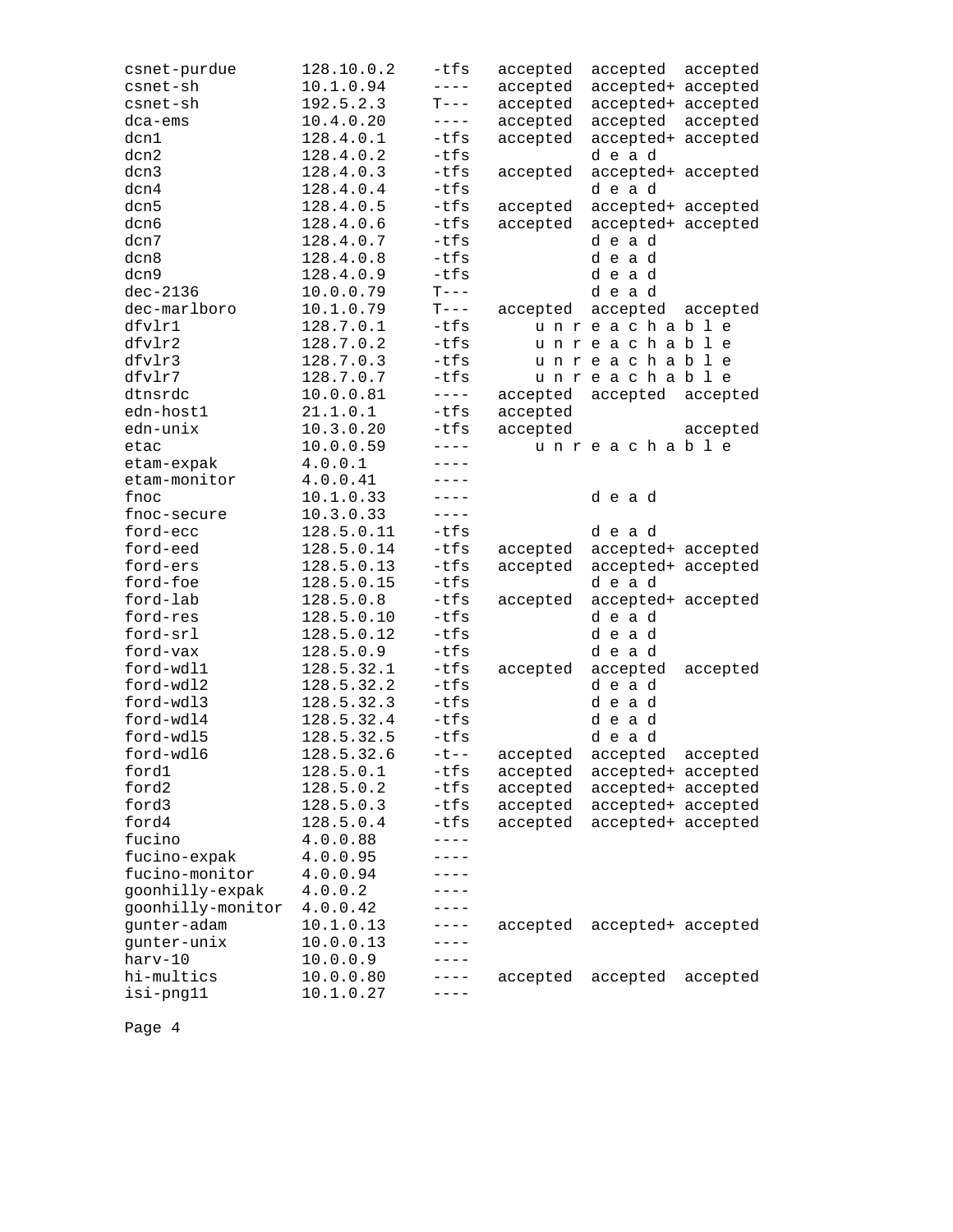| isi-speech11   | 10.0.0.22  | $---$     |          |                    |          |
|----------------|------------|-----------|----------|--------------------|----------|
| isi-vaxa       | 10.2.0.27  | ーセーー      | accepted | accepted           | accepted |
| jpl-vax        | 10.3.0.54  | $---$     |          | dead               |          |
| kestrel        | 10.3.0.32  | $- - - -$ |          |                    |          |
| lbl            | 10.0.0.34  | $---$     |          |                    |          |
| $1b1-cs$ am    | 10.1.0.34  | $---S$    | accepted | accepted+ accepted |          |
| 11             | 10.0.0.10  | $---$     | accepted | accepted           | accepted |
| $11 - 11$      | 10.3.0.10  | $---$     |          |                    |          |
| $11 - asg$     | 10.1.0.44  | $---$     |          | dead               |          |
| $11$ -en       | 10.4.0.10  | $-tfs$    | refused  | refused            | refused  |
| 11-iptcp       | 10.3.44.10 | $T---$    |          |                    |          |
| $l$ l-tc $p$   | 10.1.0.10  | $T---$    | accepted | accepted           | accepted |
| ll-xn          | 10.2.0.10  | $---$     |          | dead               |          |
| $111$ -mfe     | 10.1.0.21  | $---$     |          |                    |          |
| lll-unix       | 10.0.0.21  | $---$     |          |                    |          |
|                |            | ----      |          | dead               |          |
| logicon        | 10.2.0.3   | $---$     |          | dead               |          |
| martin         | 10.3.0.53  |           |          |                    |          |
| martin-b       | 10.1.0.64  | -tfs      | accepted | accepted           | accepted |
| mcclellan      | 10.3.0.78  | $---$     | accepted |                    |          |
| mit-ai         | 10.2.0.6   | $---$     |          | dead               |          |
| mit-ajax       | 18.10.0.64 | $-tf-$    | accepted | accepted           | accepted |
| $mit-cls$      | 18.10.0.76 | -tfs      | accepted | accepted           | accepted |
| $mit-csr$      | 18.10.0.8  | $---S$    | accepted |                    | accepted |
| mit-devmultics | 10.1.0.77  | $-t-s$    | accepted | accepted           | accepted |
| $mit$ -dm $s$  | 10.1.0.6   | $---$     | accepted |                    |          |
| $mit$ -mc      | 10.3.0.44  | $---$     | accepted | accepted+ accepted |          |
| $mit-m1$       | 10.3.0.6   | $---$     | accepted | accepted+ accepted |          |
| mit-multics    | 10.0.0.6   | $-t-s$    | accepted | accepted           | accepted |
| mit-tstgw      | 10.2.0.44  | $T---$    |          | dead               |          |
| $mit$ - $xx$   | 10.0.0.44  | $- - - -$ | accepted | accepted+ accepted |          |
| mitre          | 10.0.0.17  | $T---$    | accepted | accepted           | accepted |
| mitre-bedford  | 10.0.0.66  | $---$     |          |                    |          |
| nadc           | 10.2.0.24  | $---$     |          |                    |          |
| nadc-vax       | 10.0.0.24  | $-tfs$    | accepted | accepted           | accepted |
| nalcon         | 10.1.0.81  | $- - - -$ | accepted | accepted           | accepted |
| $nbs-p1$       | 10.3.0.19  | $---$     |          | dead               |          |
| nbs-sdc        | 10.1.0.19  | ----      |          | dead               |          |
| nbs-unix       | 10.2.0.19  | $---$     |          | dead               |          |
| nbs-vms        | 10.0.0.19  | $---$     |          | accepted           | accepted |
|                |            | $- - - -$ | accepted | dead               |          |
| ncsc           | 10.1.0.53  |           |          |                    |          |
| ndre1          | 48.3.1.41  | -tfs      | accepted | accepted+ accepted |          |
| nlm-mcs        | 10.0.0.88  | $---$     | accepted | accepted           | accepted |
| nosc-cc        | 10.0.0.3   | -tfs      | accepted | accepted           | accepted |
| nosc-sdl       | 10.1.0.35  |           |          |                    |          |
| nosc-secure2   | 10.0.0.35  |           |          |                    |          |
| nosc-secure3   | 10.3.0.35  | ----      |          | dead               |          |
| nosc-spel      | 10.1.0.3   | $---$     |          | dead               |          |
| nprdc          | 10.3.0.3   | -tfs      | accepted | accepted           | accepted |
| nps            | 10.0.0.33  | $T---$    |          |                    |          |
| nrl            | 10.0.0.8   | ----      | accepted | accepted           | accepted |
| nrl-aic        | 10.1.0.8   | T---      | accepted | accepted           | accepted |
| $nrl$ -css     | 10.7.0.8   | $---$     | accepted | accepted           | accepted |
| nrl-tops10     | 10.3.0.8   | $---$     |          | dead               |          |
| nsrdcoa        | 10.3.0.81  | -tfs      | accepted | accepted           | accepted |
| nswc-dl        | 10.0.0.84  | $- - - -$ | accepted | accepted           |          |
| $n$ swc-g      | 10.1.0.84  | $T---$    |          | dead               |          |
|                |            |           |          |                    |          |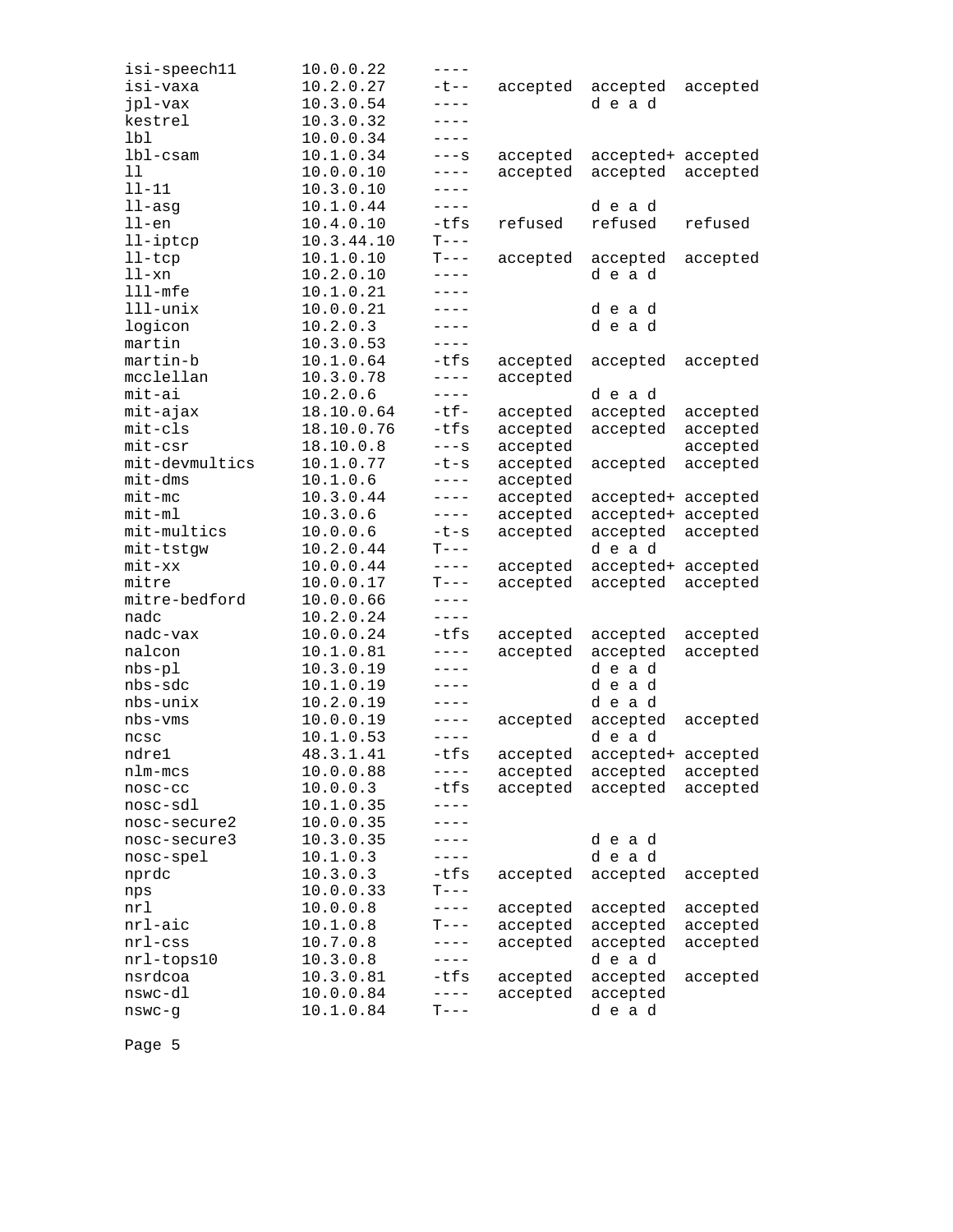| nswc-wo                  | 10.2.0.8               | $---$       |          | dead                |          |
|--------------------------|------------------------|-------------|----------|---------------------|----------|
| nusc                     | 10.3.0.92              | ----        |          | dead                |          |
| nusc-npt                 | 10.2.0.92              | ----        |          |                     |          |
| $nwc-387a$               | 10.0.0.85              | $---$       |          | dead                |          |
| $nwc-387b$               | 10.3.0.85              | $---$       | accepted | accepted            | accepted |
| nyu                      | 10.0.0.58              | $- - - -$   |          |                     |          |
| office-1                 | 10.0.0.43              | $T---$      |          |                     |          |
| office-10                | 10.1.0.93              | $-tf-$      |          |                     |          |
| office-12                | 10.2.0.93              | $T---$      | accepted | refused             | refused  |
| office-2                 | 10.1.0.43              | $T---$      |          |                     |          |
| office-3                 | 10.2.0.43              | $T---$      |          |                     |          |
| office-7                 | 10.3.0.43              | $-t$ $-$    | accepted | refused             | refused  |
| office-8                 | 10.0.0.93              | $-t$ --     | accepted | refused             | refused  |
| okc-unix                 | 10.3.0.46              | $-t$ $-$    | accepted |                     |          |
| parc-maxc                | 10.0.0.32              | $-t$ $-$    | accepted | accepted            | accepted |
| purdue                   | 10.0.0.37              | -tfs        | accepted | accepted            | accepted |
| purdue-tn                | 14.0.0.1               | -tfs        | accepted | accepted            | accepted |
| radc-multics             | 10.0.0.18              | $- - - - -$ | accepted | accepted            | accepted |
| radc-tops20              | 10.3.0.18              | $---$       | accepted | accepted+           | accepted |
| radc-unix                | 10.5.0.18              | $- - - - -$ |          | dead                |          |
| radc-xper                | 10.1.0.18              | $---$       |          | dead                |          |
| raisting                 | 4.0.0.72               | $- - - -$   |          |                     |          |
| raisting-expak           | 4.0.0.79               | $- - - -$   |          |                     |          |
| raisting-monitor         | 4.0.0.78               | $----$      |          |                     |          |
| rand-relay               | 10.1.0.7               | $----$      | accepted | accepted            | refused  |
| rand-unix                | 10.3.0.7               | $---$       | accepted | accepted            | accepted |
| robins-unix              | 10.3.0.64              | $---$       |          | dead                |          |
| rochester                | 10.4.0.18              | $---$       |          |                     |          |
| rutgers                  | 10.2.0.58              | $---$       | accepted | accepted+ accepted  |          |
| s1-a                     | 10.1.0.95              | $----$      |          |                     |          |
| s1-b                     | 10.2.0.95              | $---$       |          | dead                |          |
| $s1-c$                   | 10.3.0.95              | $---$       | accepted | accepted            | accepted |
| s1-gateway               | 10.0.0.95              | $---$       |          |                     |          |
| sandia                   | 10.0.0.87              | $---$       | accepted | accepted+ accepted  |          |
| satnet                   | 4.0.0.0                | $- - - -$   |          |                     |          |
| satnet-sink              | 4.0.0.37               | $- - - -$   |          |                     |          |
| seismo                   | 10.0.0.25              | -tfs        | accepted | accepted            | accepted |
| sri-ai                   | 10.2.0.73              | $---$       | accepted | accepted+ refused   |          |
| $sri-csl$                | 10.2.0.2               | $---$       |          |                     |          |
| sri-iu                   | 10.3.0.73              | $- - - - -$ | accepted | accepted+ accepted  |          |
| $sri-kl$                 | 10.1.0.2               | $T---$      | accepted | accepted+ accepted  |          |
| sri-nic                  | 10.0.0.73              | ーセーー        | accepted | refused             | accepted |
| $sri-nsc11$              | 10.0.0.2               |             |          |                     |          |
| $sri$ -prmh              | 10.3.2.51              | $T---$      | accepted | accepted            | refused  |
| $sri$ -sta $2$           | 10.3.1.51              |             |          |                     |          |
| $sri$ -sta $6$           | 10.1.1.51              | $---$       |          |                     |          |
| sri-tsc                  | 10.3.0.2               | $-tfs$      | accepted | accepted+ accepted  |          |
| sri-unix                 | 10.2.0.51              | $---$       | accepted | accepted            | accepted |
| sri-warf                 | 10.1.0.73              | $---$       |          | dead                |          |
| srijoyce                 | 10.1.4.51              | $-tf-$      |          |                     | refused  |
| $st$ -nic                | 10.0.0.51              | $-t$ --     | accepted | accepted<br>refused | refused  |
|                          |                        | $- - - -$   | accepted |                     |          |
| su-ai                    | 10.0.0.11<br>10.1.0.56 | ----        |          |                     |          |
| su-dsn<br>su-score       |                        |             |          | dead                |          |
|                          |                        |             |          |                     |          |
|                          | 10.3.0.11              | ーセーー        | accepted | accepted+ accepted  |          |
| sumex-aim<br>tanum-expak | 10.0.0.56<br>4.0.0.3   | ----        | accepted | accepted            | accepted |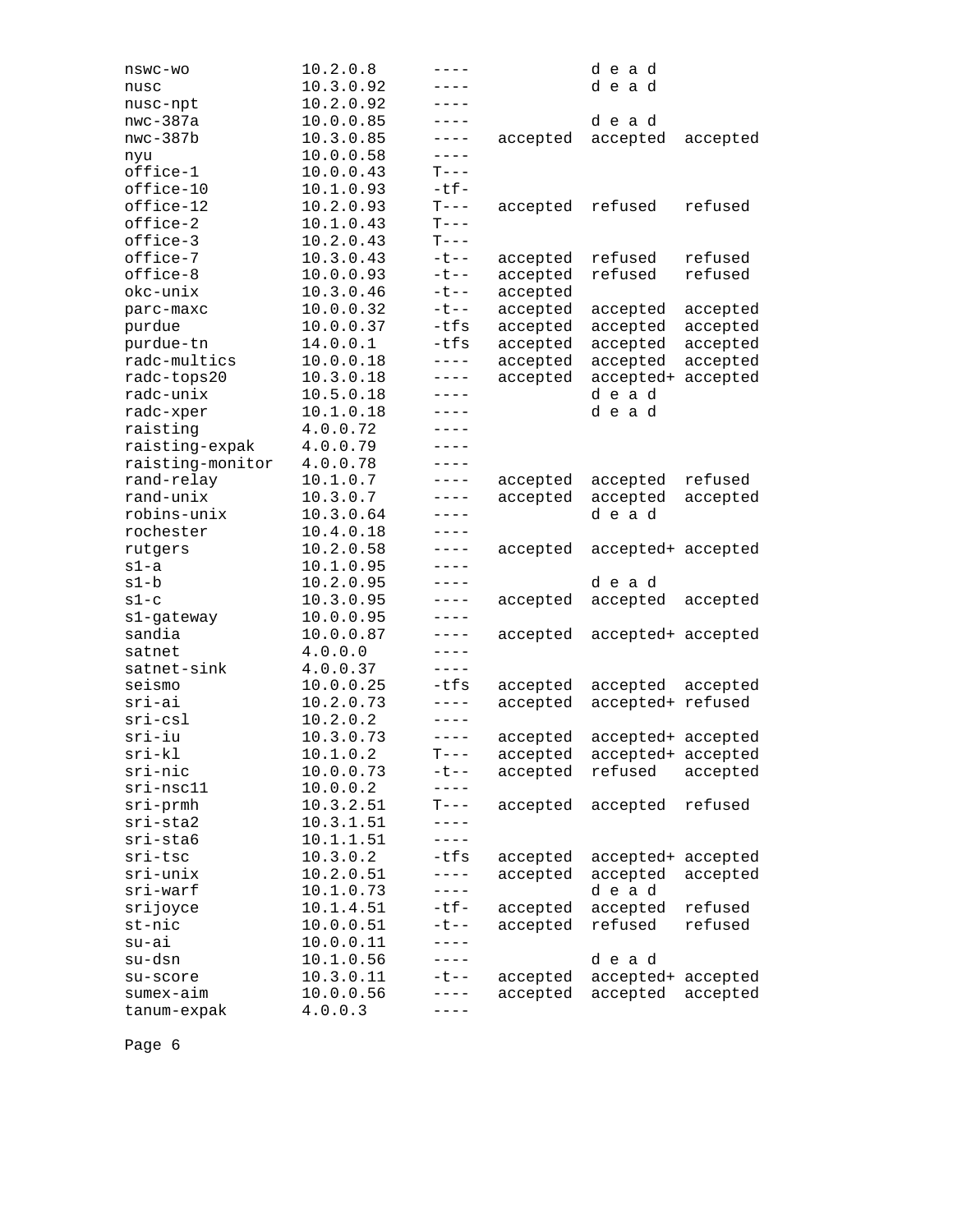| tanum-monitor | 4.0.0.43  | ----      |          |                    |          |
|---------------|-----------|-----------|----------|--------------------|----------|
| tycho         | 10.0.0.57 | $---$     |          |                    |          |
| ucb-arpa      | 10.0.0.78 | -tf-      | accepted | accepted           | accepted |
| $ucb-c70$     | 10.1.0.78 | $- - - -$ |          | dead               |          |
| ucb-ingres    | 10.2.0.78 | $-tf-$    | accepted | accepted           | accepted |
| ucbarpa       | 46.0.0.4  | $-tf-$    |          |                    |          |
| ucbcad        | 46.0.0.5  | $-tf-$    |          |                    |          |
| ucbcalder     | 46.0.0.12 | $-tf-$    | accepted | accepted           | accepted |
| ucbdali       | 46.0.0.13 | $-tf-$    |          |                    |          |
| ucbernie      | 46.0.0.6  | $-tf-$    |          |                    |          |
| ucbesvax      | 46.0.0.9  | $-tf-$    |          |                    |          |
| ucbingres     | 46.0.0.19 | $-tf-$    |          |                    |          |
| ucbkim        | 46.0.0.11 | $-tf-$    | accepted | accepted           | accepted |
| ucbmatisse    | 46.0.0.14 | $-tf-$    |          |                    |          |
| ucbmedea      | 46.0.0.15 | $-tf-$    |          |                    |          |
| ucbmonet      | 46.0.0.7  | $-tf-$    | accepted | accepted           | accepted |
| ucbvax        | 46.0.0.10 | $-tf-$    | accepted | accepted           | accepted |
| $uc1-cs$      | 11.3.1.42 | $-t$ --   | accepted |                    | refused  |
| ucl-ucl2      | 11.3.2.42 | $---$     | accepted |                    | refused  |
| ucl-ucl3      | 11.3.3.42 | $---$     |          | dead               |          |
| $uc1-uc14$    | 11.3.4.42 | $- - - -$ |          | dead               |          |
| ucl-ucl5      | 11.3.5.42 | $- - - -$ |          |                    |          |
| ucl-ucl6      | 11.3.6.42 | $- - - -$ |          | dead               |          |
| ucl-ucl7      | 11.3.7.42 | $---$     |          | dead               |          |
| ucla-ats      | 10.3.0.1  | $T---$    | accepted | accepted           | accepted |
| ucla-ccn      | 10.1.0.1  | $T---$    | accepted |                    |          |
| ucla-security | 10.2.0.1  | $T---$    | accepted | accepted           | accepted |
| udel-ee       | 10.2.0.96 | $-tf-$    | accepted | accepted           | accepted |
| udel-relay    | 10.0.0.96 | $- - - -$ | accepted | accepted           | refused  |
| udel-tcp      | 10.1.0.96 | $-tf-$    |          |                    |          |
| udel-tn       | 14.0.0.3  | $-tfs$    |          |                    |          |
| umd1          | 128.8.0.1 | -tfs      | accepted | accepted+ accepted |          |
| umd2          | 128.8.0.2 | $-t$ $-$  | refused  | refused            | refused  |
| umd3          | 128.8.0.3 | -tfs      | accepted | accepted+          | accepted |
| umd4          | 128.8.0.4 | -tfs      |          | dead               |          |
| umd5          | 128.8.0.5 | -tfs      | accepted | accepted+ accepted |          |
| umd6          | 128.8.0.6 | $-tfs$    |          | dead               |          |
| umd7          | 128.8.0.7 | $-tfs$    |          | dead               |          |
| usafa-gateway | 10.2.0.69 | $---$     |          | unreachable        |          |
| usc-ecl       | 10.3.0.23 | $-t$ $-$  | accepted | accepted+ accepted |          |
| $usc-ec1b$    | 10.0.0.23 | ーセーー      | accepted | accepted+ accepted |          |
| usc-eclc      | 10.1.0.23 | ーセーー      | accepted | accepted+ accepted |          |
| usc-isi       | 10.1.0.22 | $-t-s$    | accepted | accepted+ accepted |          |
| usc-isib      | 10.3.0.52 | $-t-s$    | accepted | accepted+ accepted |          |
| usc-isid      | 10.0.0.27 | $-t-s$    | accepted | accepted+ accepted |          |
| usc-isie      | 10.1.0.52 | $-t-s$    | accepted | accepted+ accepted |          |
| usc-isif      | 10.2.0.52 | $-t-s$    | accepted | accepted+ accepted |          |
| usgs1-amdahl  | 10.2.0.68 |           |          | dead               |          |
| usgs1-multics | 10.0.0.68 | ----      | accepted | accepted           | accepted |
| usgs2-multics | 10.0.0.69 | $---$     | accepted | accepted           | accepted |
| usgs3-multics | 10.0.0.70 | $---$     | accepted | accepted           | accepted |
| utah-20       | 10.3.0.4  | $T---$    | accepted | accepted+          | accepted |
| utah-cs       | 10.0.0.4  | -tfs      | accepted | accepted+          | accepted |
| utexas-11     | 10.0.0.62 | $- - - -$ | accepted | accepted           | accepted |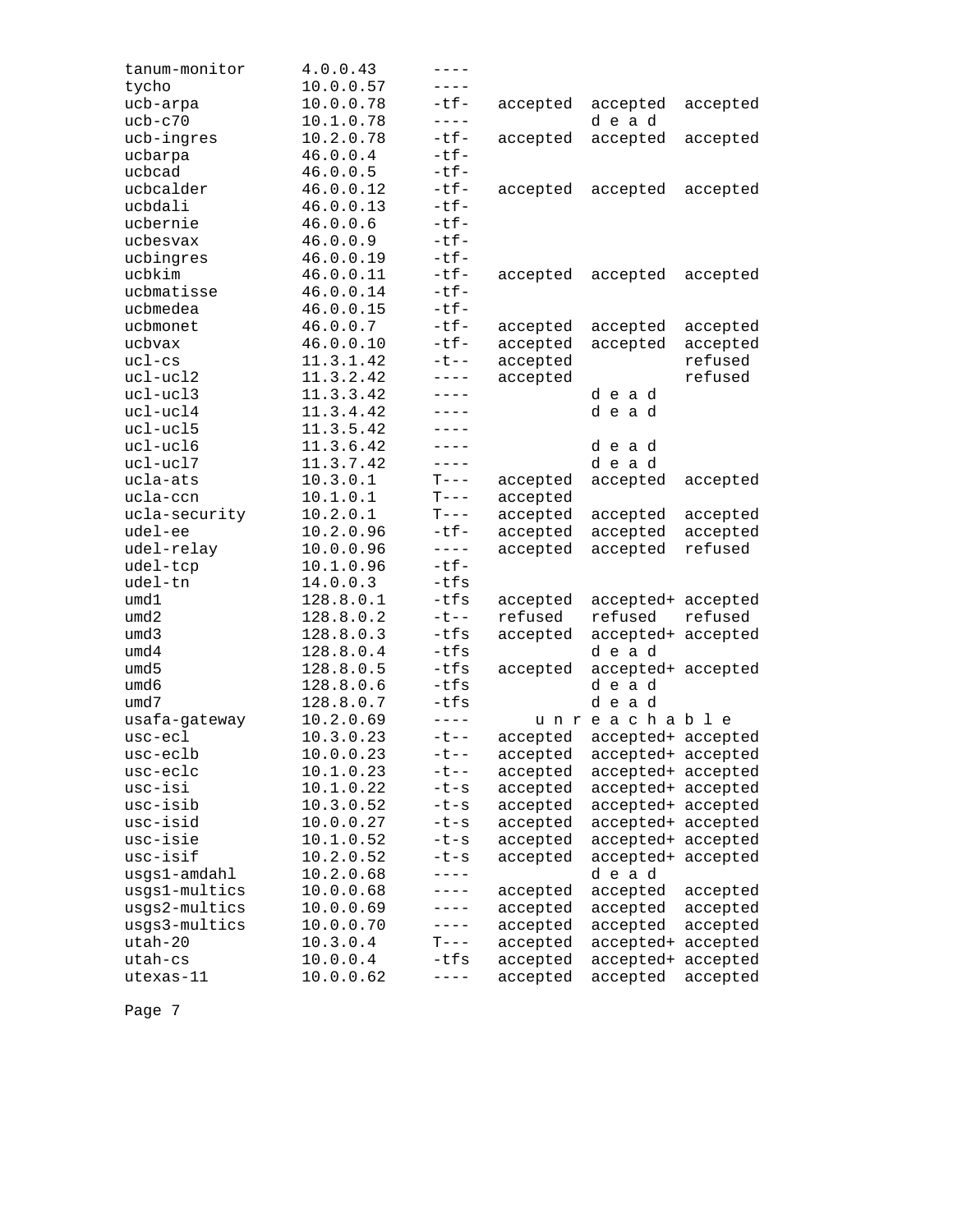| utexas-20   | 10.1.0.62 | $- - - -$   |                   | accepted accepted+ accepted |
|-------------|-----------|-------------|-------------------|-----------------------------|
| uw-vlsi     | 10.3.0.91 | $-t$ $f -$  |                   | dead                        |
| uwisc-tn    | 14.0.0.2  | $-tfs$      |                   | accepted accepted+ accepted |
| washington  | 10.0.0.91 | -tfs        |                   | accepted accepted+ accepted |
| wharton-10  | 10.3.0.24 |             |                   |                             |
| wpafb       | 10.0.0.47 | $- - - - -$ | accepted accepted |                             |
| wpafb-afwal | 10.1.0.47 |             |                   |                             |
| yale        | 10.2.0.9  |             |                   | dead                        |
| ypq         | 10.0.0.75 |             |                   | unreachable                 |

Results in host table order:

| Name         | Address   | Claims      | Telnet   | FTP                | SMTP      |
|--------------|-----------|-------------|----------|--------------------|-----------|
| $- - - -$    | --------  | ------      | ------   | $---$              | $- - - -$ |
| 11           | 10.0.0.10 | $---$       | accepted | accepted           | accepted  |
| su-ai        | 10.0.0.11 | $---$       |          |                    |           |
| compion-vms  | 10.0.0.12 | $---S$      | accepted | accepted           | accepted  |
| gunter-unix  | 10.0.0.13 | $---$       |          |                    |           |
| cmu-cs-b     | 10.0.0.14 | $- - - -$   |          |                    |           |
| ames-tss     | 10.0.0.16 | $---$       |          | dead               |           |
| mitre        | 10.0.0.17 | $T---$      | accepted | accepted           | accepted  |
| radc-multics | 10.0.0.18 | $- - - -$   | accepted | accepted           | accepted  |
| nbs-vms      | 10.0.0.19 | $---$       | accepted | accepted           | accepted  |
| sri-nsc11    | 10.0.0.2  | $---$       |          |                    |           |
| cctc         | 10.0.0.20 | $-t$ $-$    |          |                    |           |
| lll-unix     | 10.0.0.21 | $- - - -$   |          | dead               |           |
| isi-speech11 | 10.0.0.22 | $- - - - -$ |          |                    |           |
| usc-eclb     | 10.0.0.23 | $-t$ $-$    | accepted | accepted+          | accepted  |
| nadc-vax     | 10.0.0.24 | -tfs        | accepted | accepted           | accepted  |
| seismo       | 10.0.0.25 | $-tfs$      | accepted | accepted           | accepted  |
| usc-isid     | 10.0.0.27 | $-t-s$      | accepted | accepted+          | accepted  |
| arpa-dms     | 10.0.0.28 | $---$       |          |                    |           |
| brl          | 10.0.0.29 | $- - - -$   | accepted | accepted           | accepted  |
| nosc-cc      | 10.0.0.3  | -tfs        | accepted | accepted           | accepted  |
| cca-unix     | 10.0.0.31 | $- - - -$   |          | dead               |           |
| parc-maxc    | 10.0.0.32 | $-t$ --     | accepted | accepted           | accepted  |
| nps          | 10.0.0.33 | $T---$      |          |                    |           |
| lbl          | 10.0.0.34 | $- - - -$   |          |                    |           |
| nosc-secure2 | 10.0.0.35 | $- - - -$   |          |                    |           |
| coins-tas    | 10.0.0.36 | $---$       |          |                    |           |
| purdue       | 10.0.0.37 | $-tfs$      | accepted | accepted           | accepted  |
| utah-cs      | 10.0.0.4  | $-tfs$      | accepted | accepted+ accepted |           |
| office-1     | 10.0.0.43 | $T---$      |          |                    |           |
| mit-xx       | 10.0.0.44 | $- - - -$   | accepted | accepted+ accepted |           |
| collins-pr   | 10.0.0.46 | $T---$      |          |                    |           |
| wpafb        | 10.0.0.47 | $- - - - -$ | accepted | accepted           |           |
| afwl         | 10.0.0.48 | $---$       | accepted | accepted           |           |
| bbn-tenexb   | 10.0.0.49 | $-t$ $-$    | accepted | refused            | accepted  |
| bbnf         | 10.0.0.5  | $-tf-$      | accepted | accepted           | accepted  |
| $st$ -nic    | 10.0.0.51 | $-t$ --     | accepted | refused            | refused   |
| ada-vax      | 10.0.0.52 | $- - - -$   | accepted | accepted           | accepted  |
| afsc-ad      | 10.0.0.53 | $T---$      | accepted | accepted           |           |
| $cit-20$     | 10.0.0.54 | $T---$      | accepted | accepted           | accepted  |
| anl          | 10.0.0.55 | $---$       |          |                    |           |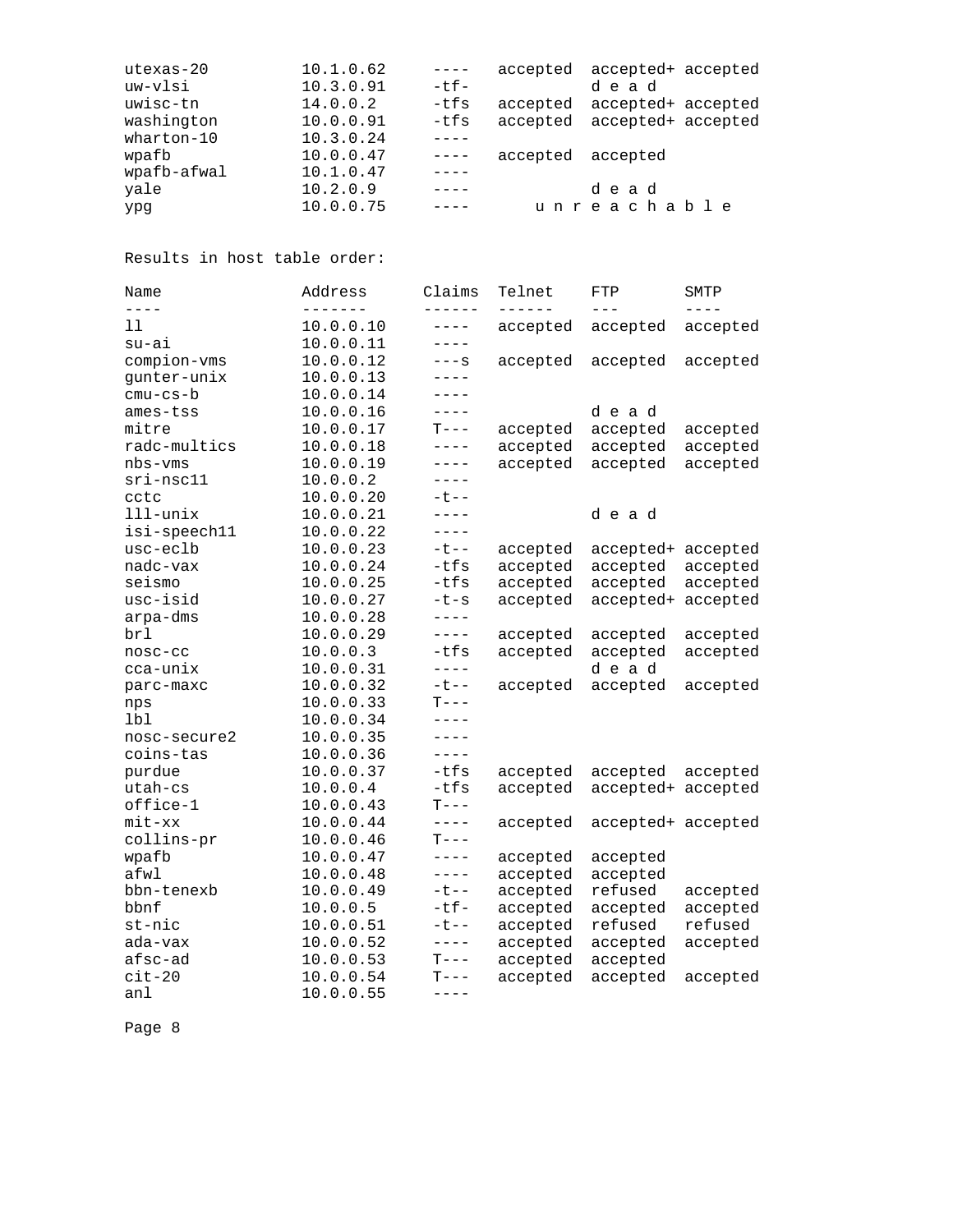| sumex-aim     | 10.0.0.56 | $---$       | accepted | accepted                    | accepted |
|---------------|-----------|-------------|----------|-----------------------------|----------|
| tycho         | 10.0.0.57 | ----        |          |                             |          |
| nyu           | 10.0.0.58 | ----        |          |                             |          |
| etac          | 10.0.0.59 | $---$       |          | unreachable                 |          |
| mit-multics   | 10.0.0.6  | $-t-s$      | accepted | accepted                    | accepted |
| centacs-mmp   | 10.0.0.60 | $- - - -$   |          | dead                        |          |
| utexas-11     | 10.0.0.62 | $---$       | accepted | accepted                    | accepted |
| afsc-sd       | 10.0.0.65 | $---$       |          |                             |          |
| mitre-bedford | 10.0.0.66 | $---$       |          |                             |          |
| afsc-hq       | 10.0.0.67 | $- - - -$   |          |                             |          |
| usgs1-multics | 10.0.0.68 | $---$       | accepted | accepted                    | accepted |
| usgs2-multics | 10.0.0.69 | $---$       | accepted | accepted                    | accepted |
| usgs3-multics | 10.0.0.70 | $---$       | accepted | accepted                    | accepted |
| bbn-nu        | 10.0.0.72 | $---S$      |          |                             |          |
| sri-nic       | 10.0.0.73 | $-t$ $-$    | accepted | refused                     | accepted |
| ypg           | 10.0.0.75 | $---$       |          | unreachable                 |          |
| ucb-arpa      | 10.0.0.78 | $-tf-$      | accepted | accepted                    | accepted |
| $dec-2136$    | 10.0.0.79 | $T---$      |          | dead                        |          |
| nrl           | 10.0.0.8  | $---$       | accepted | accepted                    | accepted |
| hi-multics    | 10.0.0.80 | $---$       | accepted | accepted                    | accepted |
| bbnt          | 10.0.0.82 | $---$       | accepted | accepted                    | accepted |
| dtnsrdc       | 10.0.0.81 | $- - - -$   | accepted | accepted                    | accepted |
| nswc-dl       | 10.0.0.84 | $---$       | accepted | accepted                    |          |
| $nwc-387a$    | 10.0.0.85 | $---$       |          | dead                        |          |
| sandia        | 10.0.0.87 | $- - - -$   | accepted | accepted+                   | accepted |
| nlm-mcs       | 10.0.0.88 | $---$       | accepted | accepted                    | accepted |
| harv-10       | 10.0.0.9  | $---$       |          |                             |          |
| washington    | 10.0.0.91 | $-tfs$      | accepted | accepted+                   | accepted |
| office-8      | 10.0.0.93 | $-t$ $-$    | accepted | refused                     | refused  |
| s1-gateway    | 10.0.0.95 | $- - - -$   |          |                             |          |
| udel-relay    | 10.0.0.96 | $- - - - -$ | accepted | accepted                    | refused  |
| ucla-ccn      | 10.1.0.1  | $T---$      | accepted |                             |          |
| $l$ l-t $cp$  | 10.1.0.10 | $T---$      | accepted | accepted                    | accepted |
| compion       | 10.1.0.12 | $- - - -$   | accepted | refused                     | refused  |
| gunter-adam   | 10.1.0.13 | $---$       | accepted | accepted+                   | accepted |
| $cmu-cs-a$    | 10.1.0.14 | $-t-s$      | accepted | accepted                    | accepted |
| radc-xper     | 10.1.0.18 | $---$       |          | dead                        |          |
| nbs-sdc       | 10.1.0.19 | $---$       |          | dead                        |          |
| $sri-kl$      | 10.1.0.2  | $T---$      | accepted | accepted+ accepted          |          |
| $111 - mfe$   | 10.1.0.21 | $- - - -$   |          |                             |          |
| usc-isi       | 10.1.0.22 | $-t-s$      | accepted | accepted+ accepted          |          |
| usc-eclc      | 10.1.0.23 | ーセーー        |          | accepted accepted+ accepted |          |
| isi-png11     | 10.1.0.27 |             |          |                             |          |
| nosc-spel     | 10.1.0.3  | ----        |          | dead                        |          |
| cca-vms       | 10.1.0.31 | T---        |          | dead                        |          |
| fnoc          | 10.1.0.33 | ----        |          | dead                        |          |
| $1b1-cs$ am   | 10.1.0.34 | –––s        | accepted | accepted+ accepted          |          |
| nosc-sdl      | 10.1.0.35 | $---$       |          |                             |          |
| cincpacflt-wm | 10.1.0.36 | $---$       |          |                             |          |
| bragg-stal    | 10.1.0.38 | ーセーー        |          | dead                        |          |
| office-2      | 10.1.0.43 | $T---$      |          |                             |          |
| $11 - asg$    | 10.1.0.44 | $---$       |          | dead                        |          |
| collins-gw    | 10.1.0.46 | $T---$      |          |                             |          |
| wpafb-afwal   | 10.1.0.47 | $- - - -$   |          |                             |          |
| bbng          | 10.1.0.5  | $-tf-$      | accepted | accepted                    | accepted |
|               |           |             |          |                             |          |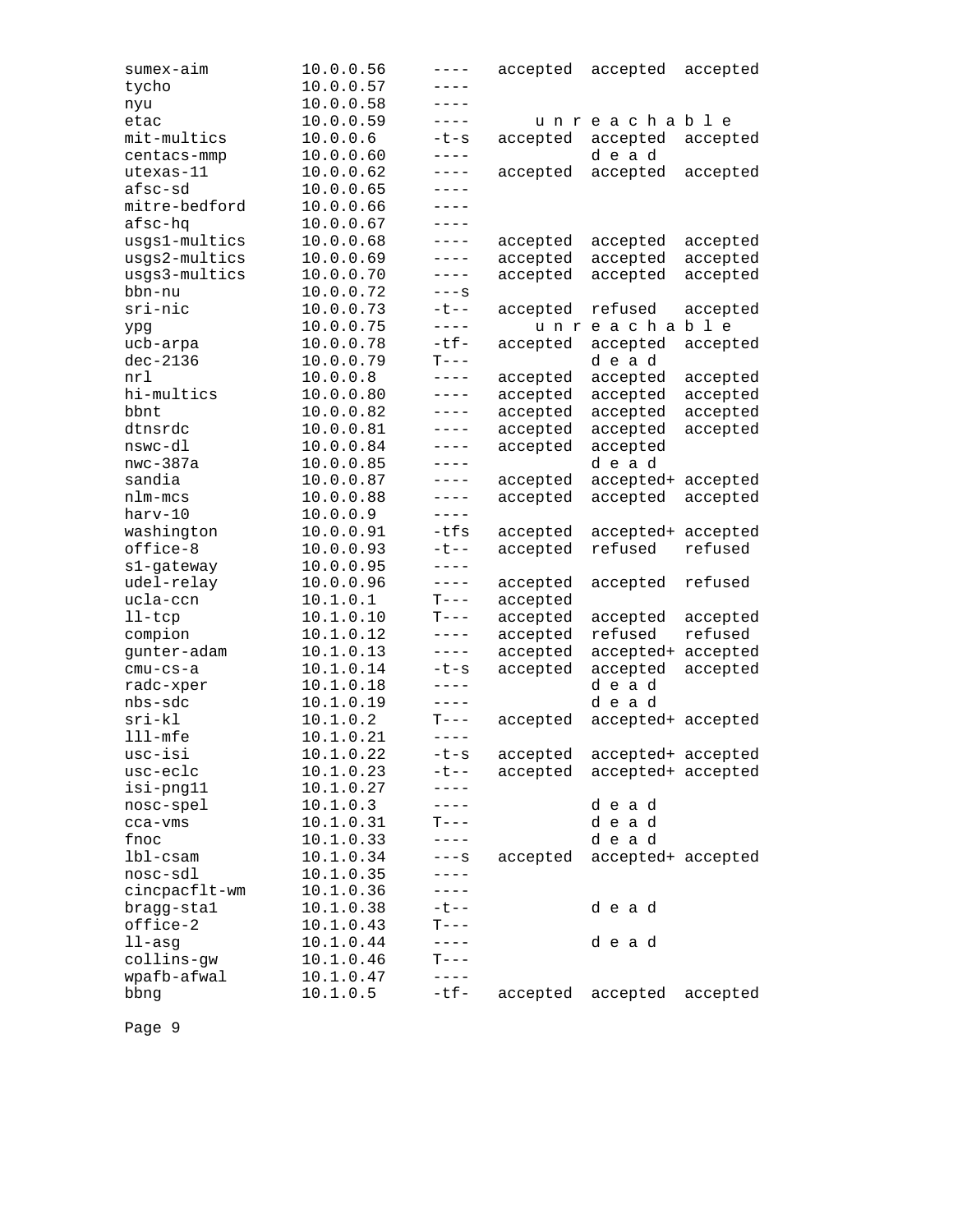| usc-isie       | 10.1.0.52 | $-t-s$      | accepted | accepted+ accepted |          |
|----------------|-----------|-------------|----------|--------------------|----------|
| ncsc           | 10.1.0.53 | ----        |          | dead               |          |
| cit-vax        | 10.1.0.54 | $-tfs$      | accepted | accepted           | accepted |
| $an1 - mcs$    | 10.1.0.55 | $- - - -$   | accepted | accepted           | refused  |
| su-dsn         | 10.1.0.56 | $---$       |          | dead               |          |
| coins-gateway  | 10.1.0.57 | $- - - -$   |          |                    |          |
| bnl            | 10.1.0.58 | $- - - -$   |          |                    |          |
| $mit$ -dms     | 10.1.0.6  | $---$       | accepted |                    |          |
| utexas-20      | 10.1.0.62 | $---$       | accepted | accepted+          | accepted |
| martin-b       | 10.1.0.64 | $-tfs$      | accepted | accepted           | accepted |
| afgl           | 10.1.0.66 | $-- - -$    | accepted | accepted           |          |
| rand-relay     | 10.1.0.7  | $---$       | accepted | accepted           | refused  |
| bbn-unix       | 10.1.0.72 | $---$       | accepted | accepted           | accepted |
| sri-warf       | 10.1.0.73 | $---$       |          | dead               |          |
| mit-devmultics | 10.1.0.77 | $-t-s$      | accepted | accepted           | accepted |
| $ucb-c70$      | 10.1.0.78 | $---$       |          | dead               |          |
| dec-marlboro   | 10.1.0.79 | $T---$      | accepted | accepted           | accepted |
| nrl-aic        | 10.1.0.8  | $T---$      | accepted | accepted           | accepted |
| nalcon         | 10.1.0.81 | $- - - - -$ | accepted | accepted           | accepted |
| bbn-vax        | 10.1.0.82 | $-tfs$      | accepted | accepted           | accepted |
| $n$ swc-g      | 10.1.0.84 | $T---$      |          | dead               |          |
| office-10      | 10.1.0.93 | $-tf-$      |          |                    |          |
| csnet-sh       | 10.1.0.94 | $---$       | accepted | accepted+ accepted |          |
| s1-a           | 10.1.0.95 | $- - - -$   |          |                    |          |
| udel-tcp       | 10.1.0.96 | $-tf-$      |          |                    |          |
| sri-sta6       | 10.1.1.51 | $- - - -$   |          |                    |          |
| srijoyce       | 10.1.4.51 | $-tf-$      | accepted | accepted           | refused  |
| ucla-security  | 10.2.0.1  | $T---$      | accepted | accepted           | accepted |
| $11-xn$        | 10.2.0.10 | $---$       |          | dead               |          |
| nbs-unix       | 10.2.0.19 | $- - - -$   |          | dead               |          |
| $sri-csl$      | 10.2.0.2  | $- - - -$   |          |                    |          |
| nadc           | 10.2.0.24 | $---$       |          |                    |          |
| isi-vaxa       | 10.2.0.27 | $-t$ --     | accepted | accepted           | accepted |
| logicon        | 10.2.0.3  | $- - - -$   |          | dead               |          |
| office-3       | 10.2.0.43 | $T---$      |          |                    |          |
| mit-tstgw      | 10.2.0.44 | $T---$      |          | dead               |          |
| $sri-unix$     | 10.2.0.51 | $---$       | accepted | accepted           | accepted |
| usc-isif       | 10.2.0.52 | $-t-s$      | accepted | accepted+          | accepted |
| afsc-dev       | 10.2.0.53 | $---$       | accepted | accepted           |          |
| acc            | 10.2.0.54 | $- - - -$   |          | dead               |          |
| rutgers        | 10.2.0.58 | $---$       | accepted | accepted+ accepted |          |
| mit-ai         | 10.2.0.6  | ----        |          | dead               |          |
| aerospace      | 10.2.0.65 | $T---$      | accepted | accepted           | accepted |
| usgs1-amdahl   | 10.2.0.68 | $---$       |          | dead               |          |
| usafa-gateway  | 10.2.0.69 | $---$       |          | unreachable        |          |
| bbn-clxx       | 10.2.0.71 | $-tfs$      |          | dead               |          |
| bbnp           | 10.2.0.72 | $-tfs$      | accepted | accepted           | accepted |
| $sri-ai$       | 10.2.0.73 | $- - - -$   | accepted | accepted+ refused  |          |
| ucb-ingres     | 10.2.0.78 | $-tf-$      | accepted | accepted           | accepted |
| nswc-wo        | 10.2.0.8  | $---$       |          | dead               |          |
| bbn-inoc       | 10.2.0.82 | ----        |          |                    |          |
| yale           | 10.2.0.9  | ----        |          | dead               |          |
| nusc-npt       | 10.2.0.92 | $-- - -$    |          |                    |          |
| office-12      | 10.2.0.93 | $T---$      | accepted | refused            | refused  |
| $s1-b$         | 10.2.0.95 | $- - - -$   |          | dead               |          |
|                |           |             |          |                    |          |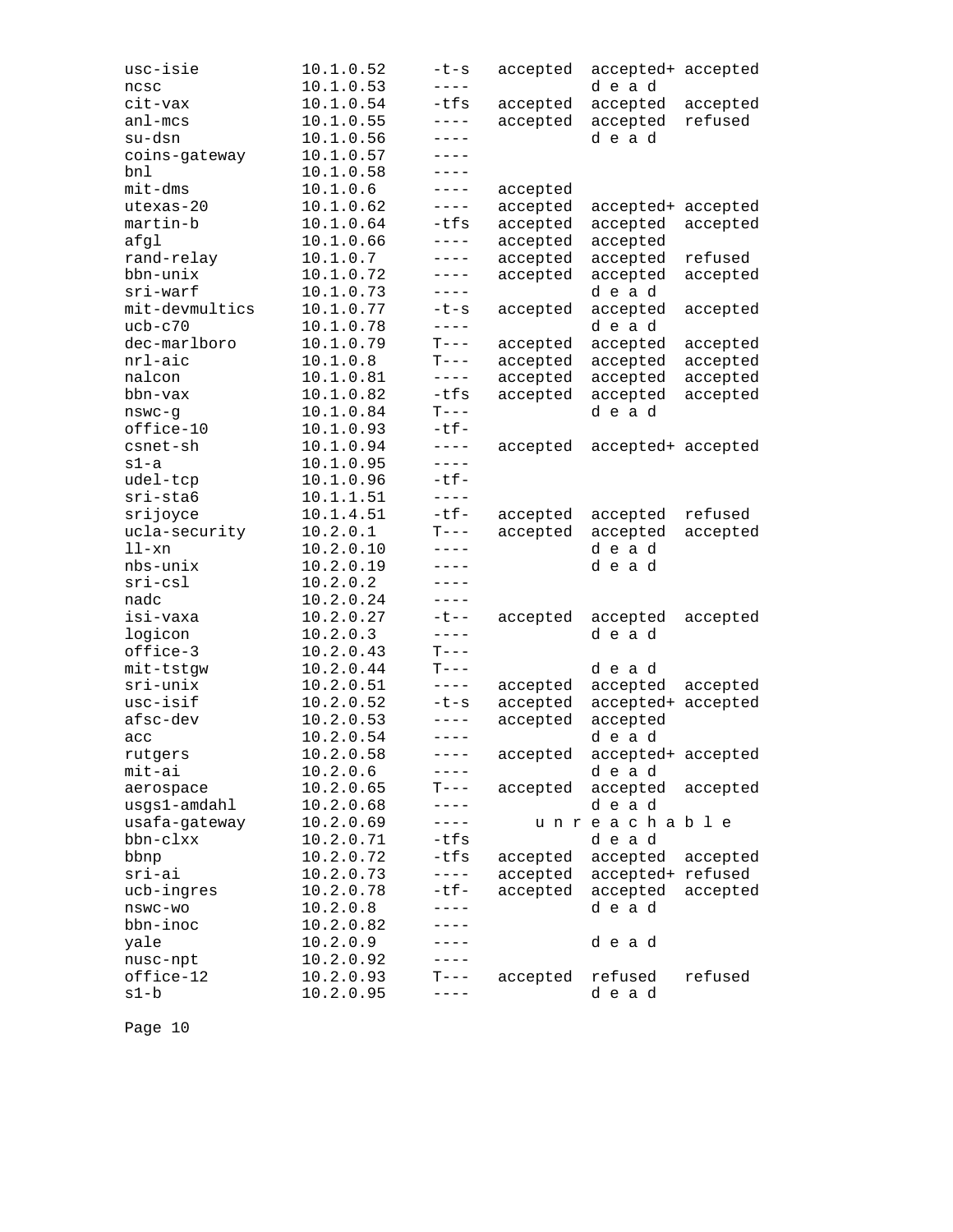| udel-ee              | 10.2.0.96              | $-tf-$     | accepted | accepted           | accepted |
|----------------------|------------------------|------------|----------|--------------------|----------|
| ucla-ats             | 10.3.0.1               | $T---$     | accepted | accepted           | accepted |
| $11 - 11$            | 10.3.0.10              | $---$      |          |                    |          |
| su-score             | 10.3.0.11              | $-t - -$   | accepted | accepted+          | accepted |
| $cmu-cs-c$           | 10.3.0.14              | $---$      | accepted | accepted           | refused  |
| ames-vmsb            | 10.3.0.16              | $---$      |          |                    |          |
| radc-tops20          | 10.3.0.18              | $---$      | accepted | accepted+ accepted |          |
| $nbs-p1$             | 10.3.0.19              | $---$      |          | dead               |          |
| sri-tsc              | 10.3.0.2               | $-tfs$     | accepted | accepted+ accepted |          |
| edn-unix             | 10.3.0.20              | -tfs       | accepted |                    | accepted |
| usc-ecl              | 10.3.0.23              | $-t$ - $-$ | accepted | accepted+ accepted |          |
| wharton-10           | 10.3.0.24              | $- - - -$  |          |                    |          |
| arpa-png11           | 10.3.0.28              | $---$      |          |                    |          |
| brl-bmd              | 10.3.0.29              | $---$      | accepted | accepted           | accepted |
| nprdc                | 10.3.0.3               | -tfs       | accepted | accepted           | accepted |
| kestrel              | 10.3.0.32              | $---$      |          |                    |          |
| fnoc-secure          | 10.3.0.33              | $---$      |          |                    |          |
| nosc-secure3         | 10.3.0.35              | $- - - -$  |          | dead               |          |
| utah-20              | 10.3.0.4               | $T---$     | accepted | accepted+          | accepted |
| office-7             | 10.3.0.43              | $-t$ --    | accepted | refused            | refused  |
| $mit$ -mc            | 10.3.0.44              | $- - - -$  | accepted | accepted+          | accepted |
| okc-unix             | 10.3.0.46              | $-t$ $-$   | accepted |                    |          |
| bbn-tenexc           | 10.3.0.49              | $-t$ $-$   | accepted | refused            | accepted |
| bbna                 | 10.3.0.5               | $-tf-$     | accepted | accepted           | accepted |
| sri-sta2             | 10.3.1.51              | $- - - -$  |          |                    |          |
| $sri$ -prmh          | 10.3.2.51              | $T---$     | accepted | accepted           | refused  |
| usc-isib             | 10.3.0.52              | $-t-s$     | accepted | accepted+          | accepted |
|                      |                        |            |          |                    |          |
|                      |                        |            |          |                    |          |
| martin               | 10.3.0.53              | $---$      |          |                    |          |
| jpl-vax              | 10.3.0.54              | $---$      |          | dead               |          |
| aids-unix            | 10.3.0.56              | $---$      |          | unreachable        |          |
| $mit-m1$             | 10.3.0.6               | $---$      | accepted | accepted+ accepted |          |
| centacs-tf           | 10.3.0.60              | $---$      |          | dead               |          |
| robins-unix          | 10.3.0.64              | $---$      |          | dead               |          |
| rand-unix            | 10.3.0.7               | $---$      | accepted | accepted           | accepted |
| sri-iu               | 10.3.0.73              | $---$      | accepted | accepted+ accepted |          |
| mcclellan            | 10.3.0.78              | $---$      | accepted |                    |          |
| nrl-tops10           | 10.3.0.8               | $---$      |          | dead               |          |
| nsrdcoa              | 10.3.0.81              | -tfs       | accepted | accepted           | accepted |
| bbns                 | 10.3.0.82              | -tfs       | accepted | accepted           | accepted |
| $nwc-387b$           | 10.3.0.85              | $- - - -$  | accepted | accepted           | accepted |
| uw-vlsi              | 10.3.0.91              | $-tf-$     |          | dead               |          |
| nusc                 | 10.3.0.92              | ----       |          | dead               |          |
| $s1-c$               | 10.3.0.95              | $-- - -$   | accepted | accepted           | accepted |
| cornell              | 10.3.0.96              | -tfs       | accepted | accepted           | accepted |
| $11$ -iptcp          | 10.3.44.10             | $T---$     |          |                    |          |
| $11$ -en             | 10.4.0.10              | $-tfs$     | refused  | refused            | refused  |
| rochester            | 10.4.0.18              | $- - - -$  |          |                    |          |
| dca-ems              | 10.4.0.20              | $---$      | accepted | accepted           | accepted |
| bbn-rsm              | 10.4.0.82              | $-t$ --    | accepted |                    |          |
| radc-unix            | 10.5.0.18              | $- - - -$  |          | dead               |          |
| bbn-noc2             | 10.6.0.82              | $-tfs$     | accepted | accepted           | accepted |
| $nrl$ -css           | 10.7.0.8               | $---$      | accepted | accepted           | accepted |
| $uc1-cs$             | 11.3.1.42              | ーセーー       | accepted |                    | refused  |
| ucl-ucl2<br>ucl-ucl3 | 11.3.2.42<br>11.3.3.42 |            | accepted | dead               | refused  |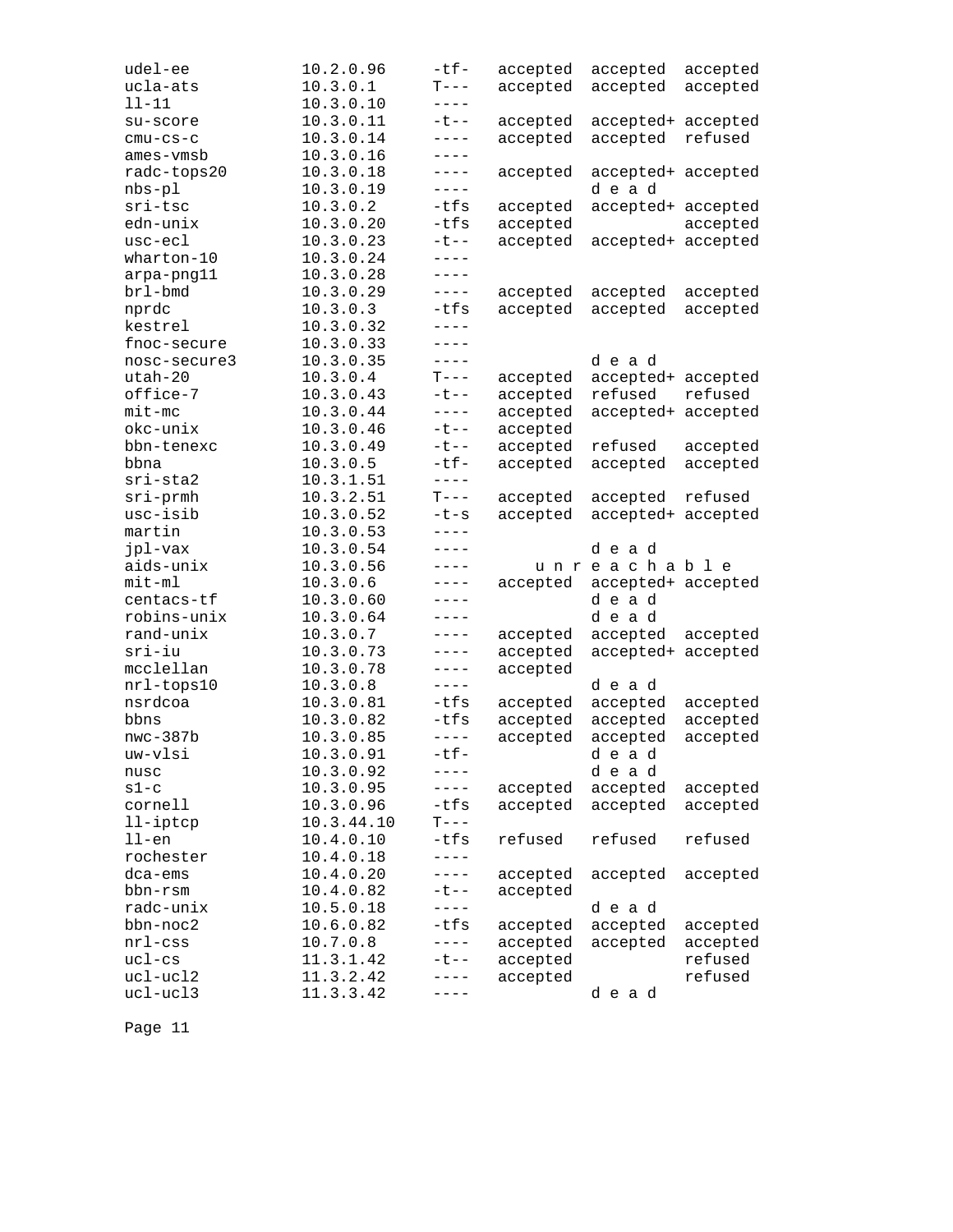| ucl-ucl4       | 11.3.4.42            | ----      |          | dead               |          |
|----------------|----------------------|-----------|----------|--------------------|----------|
| ucl-ucl5       | 11.3.5.42            | ----      |          |                    |          |
| ucl-ucl6       | 11.3.6.42            | $---$     |          | dead               |          |
| ucl-ucl7       | 11.3.7.42            | $- - - -$ |          | dead               |          |
| csnet-purdue   | 128.10.0.2           | -tfs      | accepted | accepted           | accepted |
| cmu-cs-ius     | 128.2.254.128 -tfs   |           | accepted | accepted           | accepted |
| cmu-cs-vlsi    | 128.2.254.129 -tfs   |           | accepted | accepted           | accepted |
| cmu-cs-ps      | 128.2.254.130        | $----$    |          | dead               |          |
| $cmu-cs-zog$   | 128.2.254.131 -tfs   |           | accepted | accepted           | accepted |
| $cmu-cs-g$     | 128.2.254.132 -tfs   |           | accepted | accepted           | accepted |
| $cmu-cs-cad$   | 128.2.254.133        | -tfs      | accepted | accepted           | accepted |
| cmu-cs-k       | 128.2.254.136        | -tfs      |          | dead               |          |
| $cmu-ri-fas$   | 128.2.254.138 -tfs   |           | accepted | accepted           | accepted |
| cmu-cs-spice   | 128.2.254.139        | -tfs      | accepted | accepted           | accepted |
| cmu-cs-gandalf | 128.2.254.140        | $-tfs$    | accepted | accepted           | accepted |
| cmu-ri-leg     | 128.2.254.141        | $-tfs$    |          | dead               |          |
| cmu-ri-isl     | 128.2.254.143        | $-tfs$    | accepted | accepted           | accepted |
| $cmu-cs-j$     | 128.2.254.144 -tfs   |           |          | dead               |          |
| cmu-cs-speech  | 128.2.254.145 -tfs   |           | accepted | accepted           | accepted |
| cmu-cs-unh     | 128.2.254.150        | -tfs      | accepted | accepted           | accepted |
| cmu-ri-isl2    | 128.2.254.152 -tfs   |           | accepted | accepted           | accepted |
| $cmu-cs-pt$    | 128.2.254.155        | -tfs      | accepted | accepted           | accepted |
| cmu            | $128.2.254.255$ ---s |           |          | dead               |          |
| dcn1           | 128.4.0.1            | $-tfs$    | accepted | accepted+ accepted |          |
| dcn2           | 128.4.0.2            | $-tfs$    |          | dead               |          |
| dcn3           | 128.4.0.3            | $-tfs$    | accepted | accepted+ accepted |          |
| dcn4           | 128.4.0.4            | $-tfs$    |          | dead               |          |
| dcn5           | 128.4.0.5            | $-tfs$    | accepted | accepted+ accepted |          |
| dcn6           | 128.4.0.6            | -tfs      | accepted | accepted+ accepted |          |
| dcn7           | 128.4.0.7            | $-tfs$    |          | dead               |          |
| dcn8           | 128.4.0.8            | $-tfs$    |          | dead               |          |
| dcn9           | 128.4.0.9            | -tfs      |          | dead               |          |
| ford1          | 128.5.0.1            | $-tfs$    | accepted | accepted+ accepted |          |
| ford2          | 128.5.0.2            | -tfs      | accepted | accepted+ accepted |          |
| ford3          | 128.5.0.3            | -tfs      | accepted | accepted+ accepted |          |
| ford4          | 128.5.0.4            | -tfs      | accepted | accepted+ accepted |          |
| ford-lab       | 128.5.0.8            | -tfs      | accepted | accepted+ accepted |          |
| ford-vax       | 128.5.0.9            | -tfs      |          | dead               |          |
| ford-res       | 128.5.0.10           | -tfs      |          | dead               |          |
| ford-ecc       | 128.5.0.11           | $-tfs$    |          | dead               |          |
| ford-srl       | 128.5.0.12           | $-tfs$    |          | dead               |          |
| ford-ers       | 128.5.0.13           | -tfs      | accepted | accepted+ accepted |          |
| ford-eed       | 128.5.0.14           | -tfs      | accepted | accepted+ accepted |          |
| ford-foe       | 128.5.0.15           | -tfs      |          | dead               |          |
| ford-wdl1      | 128.5.32.1           | -tfs      | accepted | accepted           | accepted |
| ford-wdl2      | 128.5.32.2           | -tfs      |          | dead               |          |
| ford-wdl3      | 128.5.32.3           | -tfs      |          | dead               |          |
| ford-wdl4      | 128.5.32.4           | $-tfs$    |          | dead               |          |
| ford-wdl5      | 128.5.32.5           | $-tfs$    |          | dead               |          |
| ford-wdl6      | 128.5.32.6           | $-t - -$  | accepted | accepted           | accepted |
| dfvlr1         | 128.7.0.1            | -tfs      |          | unreachable        |          |
| dfvlr2         | 128.7.0.2            | -tfs      |          | unreachable        |          |
| dfvlr3         | 128.7.0.3            | -tfs      |          | unreachable        |          |
| dfvlr7         | 128.7.0.7            | -tfs      |          | unreachable        |          |
| umd1           | 128.8.0.1            | -tfs      | accepted | accepted+ accepted |          |
|                |                      |           |          |                    |          |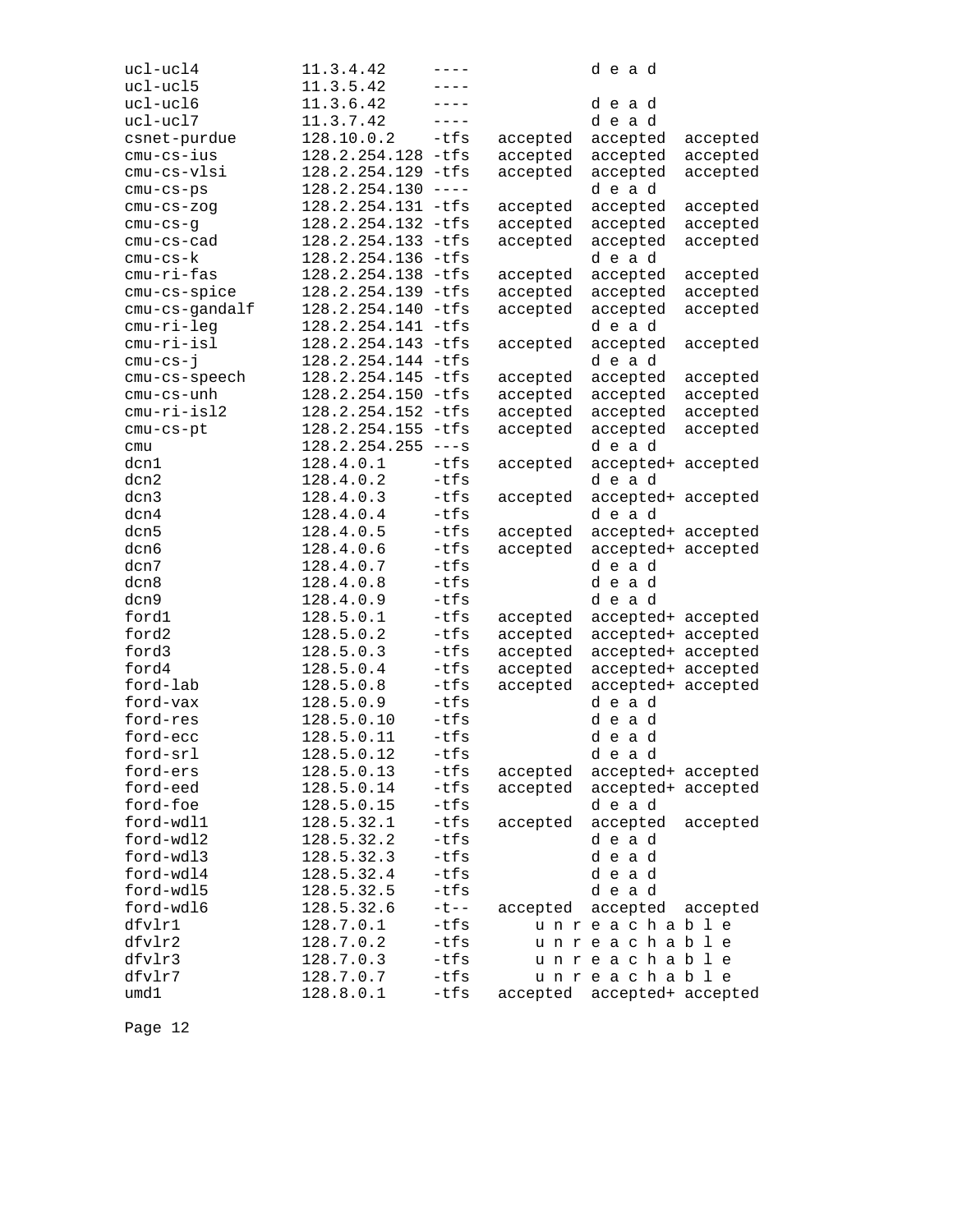| umd2              | 128.8.0.2  | $-t$ --   | refused  | refused            | refused  |
|-------------------|------------|-----------|----------|--------------------|----------|
| umd3              | 128.8.0.3  | -tfs      | accepted | accepted+ accepted |          |
| umd4              | 128.8.0.4  | -tfs      |          | dead               |          |
| umd5              | 128.8.0.5  | -tfs      | accepted | accepted+ accepted |          |
| umd6              | 128.8.0.6  | -tfs      |          | dead               |          |
| umd7              | 128.8.0.7  | -tfs      |          | dead               |          |
| purdue-tn         | 14.0.0.1   | $-tfs$    | accepted | accepted           | accepted |
| uwisc-tn          | 14.0.0.2   | -tfs      | accepted | accepted+ accepted |          |
| udel-tn           | 14.0.0.3   | $-tfs$    |          |                    |          |
| mit-csr           | 18.10.0.8  | $---S$    | accepted |                    | accepted |
| mit-ajax          | 18.10.0.64 | $-tf-$    | accepted | accepted           | accepted |
| mit-cls           | 18.10.0.76 | -tfs      | accepted | accepted           | accepted |
| csnet-sh          | 192.5.2.3  | $T---$    | accepted | accepted+ accepted |          |
| $cit-750$         | 192.5.7.3  | -tfs      | u n r    | eachable           |          |
| edn-host1         | 21.1.0.1   | -tfs      | accepted |                    |          |
| bbncca            | 3.0.0.2    | -tfs      | accepted | accepted           | accepted |
| bbnccf            | 3.0.0.4    | -tfs      | accepted | accepted           | accepted |
| bbnx              | 3.0.0.8    | -tfs      | accepted | accepted           | accepted |
| csnet-cic         | 3.0.0.14   | -tfs      | accepted | accepted           | accepted |
| bbn-noc           | 3.1.0.14   | -tfs      | accepted | accepted           | accepted |
| bbnccb            | 3.1.0.2    | -tfs      | accepted | accepted           | accepted |
| bbn-unix          | 3.1.0.4    | -tfs      | accepted | accepted           | accepted |
| alta-coma         | 3.1.0.50   | $T---$    |          |                    |          |
| bbn-admin         | 3.1.0.6    | -tfs      | accepted | accepted           | accepted |
| bbnt              | 3.1.0.7    | -tfs      | accepted | accepted           | accepted |
| bbnccc            | 3.2.0.2    | -tfs      | accepted | accepted           | accepted |
| bbn-inoc          | 3.2.0.6    | -tfs      | accepted | accepted           | accepted |
| bbnq              | 3.2.0.7    | -tfs      | accepted | accepted           | accepted |
| bbny              | 3.2.0.8    | -tfs      | accepted | accepted           | accepted |
| bbnccd            | 3.3.0.2    | -tfs      | accepted | accepted           | accepted |
| bbncci            | 3.3.0.4    | -tfs      | accepted | accepted           | accepted |
| bbnw              | 3.3.0.6    | -tfs      | accepted | accepted           | accepted |
| bbnt              | 3.3.0.7    | -tfs      | accepted | accepted           | accepted |
| bbn-cd            | 3.3.0.9    | -tfs      | accepted | accepted           | accepted |
| satnet            | 4.0.0.0    | $- - - -$ |          |                    |          |
| etam-expak        | 4.0.0.1    | $- - - -$ |          |                    |          |
| goonhilly-expak   | 4.0.0.2    | $---$     |          |                    |          |
| tanum-expak       | 4.0.0.3    | ----      |          |                    |          |
| satnet-sink       | 4.0.0.37   | $- - - -$ |          |                    |          |
| etam-monitor      | 4.0.0.41   | $- - - -$ |          |                    |          |
| goonhilly-monitor | 4.0.0.42   | $- - - -$ |          |                    |          |
| tanum-monitor     | 4.0.0.43   | ----      |          |                    |          |
| raisting          | 4.0.0.72   |           |          |                    |          |
| raisting-monitor  | 4.0.0.78   |           |          |                    |          |
| raisting-expak    | 4.0.0.79   |           |          |                    |          |
| fucino            | 4.0.0.88   |           |          |                    |          |
| fucino-monitor    | 4.0.0.94   | ----      |          |                    |          |
| fucino-expak      | 4.0.0.95   | $---$     |          |                    |          |
| ucbarpa           | 46.0.0.4   | $-tf-$    |          |                    |          |
| ucbcad            | 46.0.0.5   | $-tf-$    |          |                    |          |
| ucbernie          | 46.0.0.6   | $-tf-$    |          |                    |          |
| ucbmonet          | 46.0.0.7   | $-tf-$    | accepted | accepted           | accepted |
| ucbesvax          | 46.0.0.9   | $-tf-$    |          |                    |          |
| ucbvax            | 46.0.0.10  | $-tf-$    | accepted | accepted           | accepted |
|                   |            |           |          |                    |          |